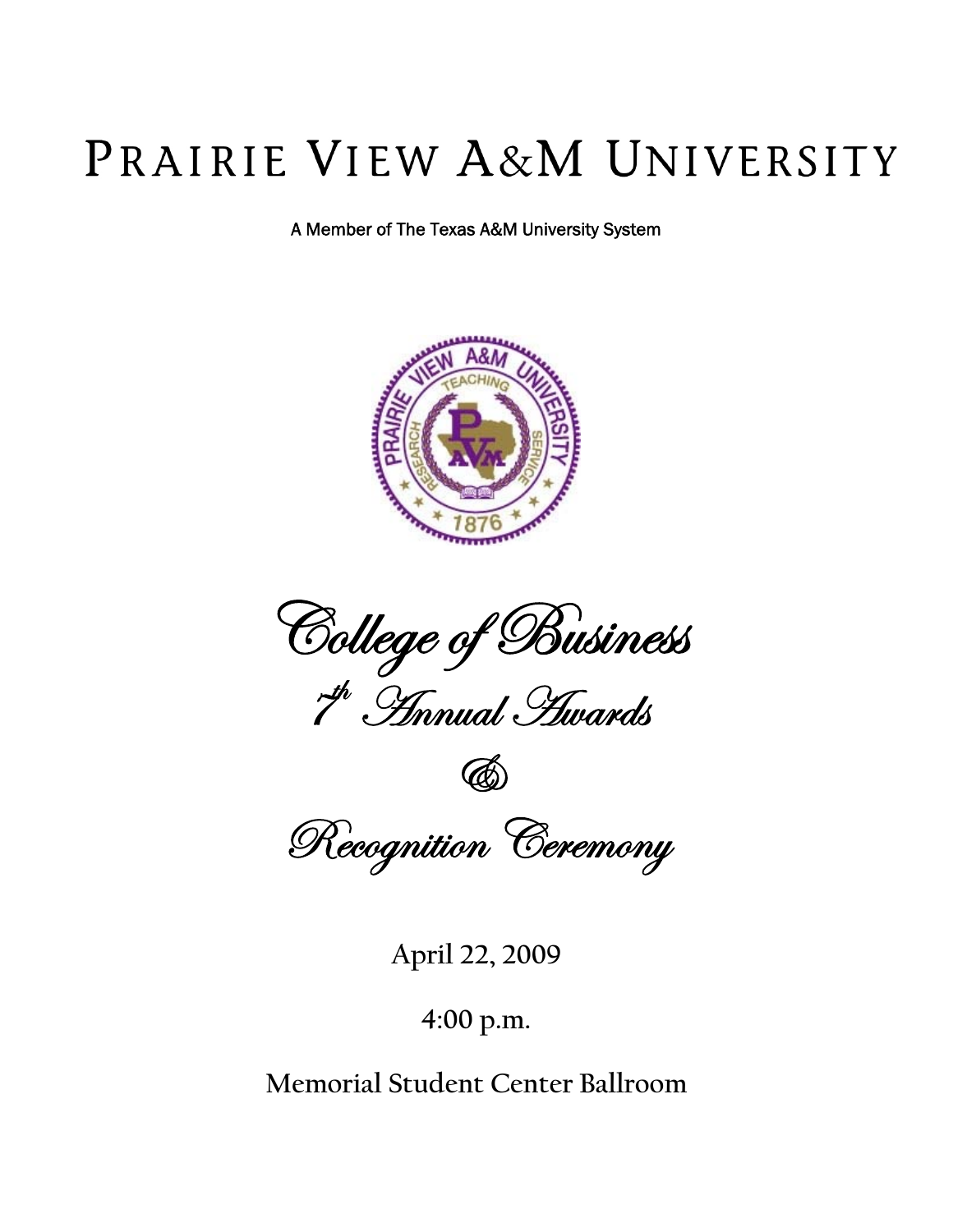The College of Business wishes to thank all of the individuals and organizations that have made a financial contribution this academic year.

 $\mathscr I$ ndividual Donores

Henri L. Bailey & Family The Estate of Lucy Sterling Boone Michael D. Brown Milton Bryant Lauretta Byars Carlos Clark Edwina Garcia Kimberly L. Gordon Michael S. Harding Jamie and Kimberly House Henry Huang Devin B. Jones Moosa Khan

Buryung "Brian" Lee Clyde McNeil Munir Quddus Shahedur Rahman Sammie Robinson Joseph Scott & Family Patrick Simon The Family of Esther J. Tyler Ada Till Georgia Thomas Joseph Thomas George C. Wright Gladys Roberts-Wynne & Family

Corporate & Organization Partners

Accenture Association of IT Professionals - Houston Chapter Chartered Financial Analyst Society of Houston CITGO Conoco-Phillips Farm Credit Bank of Texas Financial Executives International Houston Chapter Houston CPA Society Illinois Tool Works Lockheed Martin Shell Oil Smith Graham and Company Social Security Administration Spectra Energy The Boeing Corporation Wells Fargo Williams Company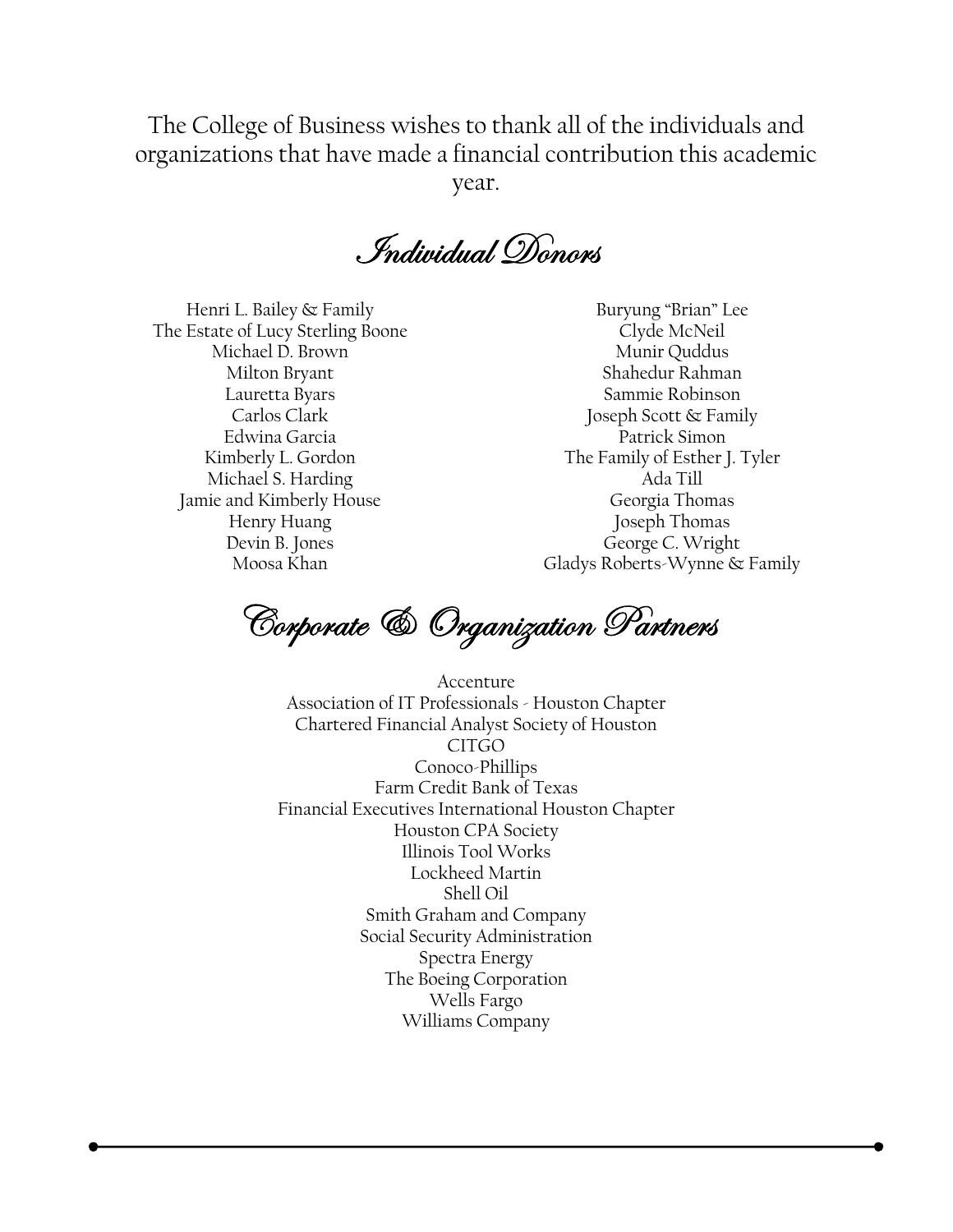## **PROGRAM**

#### Presiding **Mr. Malcolm Copeland**  Sophomore, Accounting Major

|                                                                                                                                       | May 2009 Candidate for BBA, Accounting                                            |  |
|---------------------------------------------------------------------------------------------------------------------------------------|-----------------------------------------------------------------------------------|--|
| Partners in Excellence Awards                                                                                                         |                                                                                   |  |
|                                                                                                                                       | Assistant to the Dean for Development and Placement                               |  |
| Corporate Partner - Accenture                                                                                                         |                                                                                   |  |
|                                                                                                                                       |                                                                                   |  |
| Small Business Development Center Business of the Year  Presenter, Mrs. Rebecca Faison<br>SBDC Partner - Children's Choice Child Care |                                                                                   |  |
|                                                                                                                                       |                                                                                   |  |
| Corporate Scholarships & Professional Organization Awards                                                                             |                                                                                   |  |
|                                                                                                                                       | Interim Department Head and Associate Professor                                   |  |
|                                                                                                                                       |                                                                                   |  |
|                                                                                                                                       | Department Head and Associate Professor                                           |  |
| Accounting and Information Systems Scholarship  Presenter, Dr. M. Moosa Khan                                                          |                                                                                   |  |
|                                                                                                                                       |                                                                                   |  |
|                                                                                                                                       | Deputy Vice President Aeronautics Controller, Lockheed Martin Aeronautics Company |  |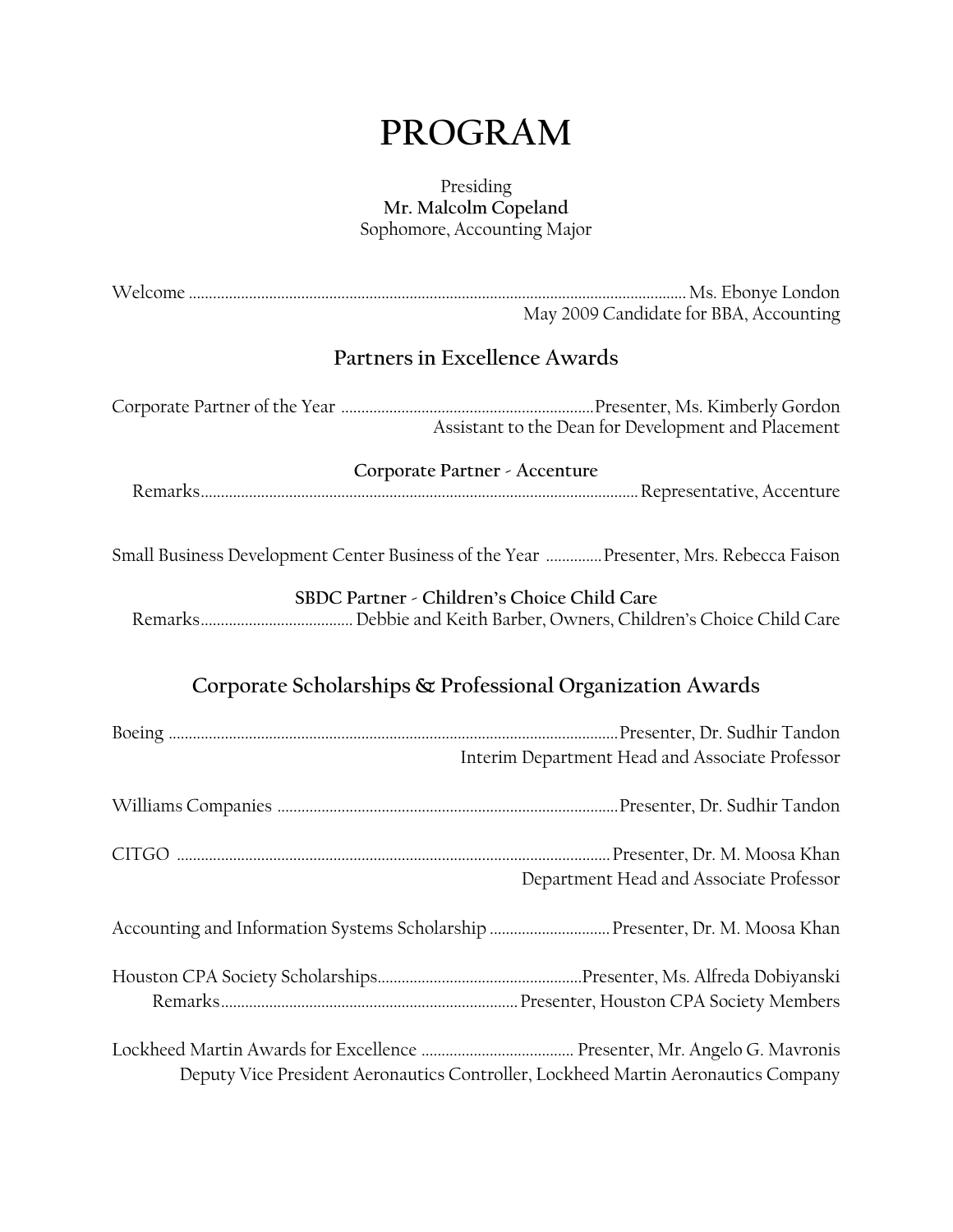#### **College of Business Scholarships**

College of Business Scholarships ......................................................... Presenter, Ms. Kimberly Gordon College of Business Faculty Scholarship Special Student Scholarship Acknowledgements

#### **College of Business Endowments**

| Lucy Sterling Boone Memorial Scholarship Endowment  Presenter, Dr. Munir Quddus  |                    |
|----------------------------------------------------------------------------------|--------------------|
|                                                                                  | Dean and Professor |
| Bob Roberts Memorial Scholarship Endowment Presenter, Mrs. Gladys Roberts Wynne  |                    |
|                                                                                  |                    |
| Esther Johnson Tyler Memorial Scholarship Endowment  Presenter, Dr. Munir Quddus |                    |
|                                                                                  |                    |

#### **Faculty & Staff Awards**

|                                                                | Assistant Dean and Assistant Professor |
|----------------------------------------------------------------|----------------------------------------|
| Recipients: Ms. Bettye Desselle and Mr. Sanzid Haq             |                                        |
|                                                                |                                        |
| Recipients: Dr. Venugopal Balijepally and Dr. Reginald L. Bell |                                        |
|                                                                |                                        |
|                                                                |                                        |

#### **Recognition of College of Business Students**

| OFC Venture Challenge Business Plan Competition  Presenter, Dr. Sammie Robinson<br>Assistant Professor                                                                                                                                                                                                                                                                                                                                                                                     |
|--------------------------------------------------------------------------------------------------------------------------------------------------------------------------------------------------------------------------------------------------------------------------------------------------------------------------------------------------------------------------------------------------------------------------------------------------------------------------------------------|
| Assistant to the Dean for Development and Placement                                                                                                                                                                                                                                                                                                                                                                                                                                        |
| $\blacksquare$ $\blacksquare$ $\blacksquare$ $\blacksquare$ $\blacksquare$ $\blacksquare$ $\blacksquare$ $\blacksquare$ $\blacksquare$ $\blacksquare$ $\blacksquare$ $\blacksquare$ $\blacksquare$ $\blacksquare$ $\blacksquare$ $\blacksquare$ $\blacksquare$ $\blacksquare$ $\blacksquare$ $\blacksquare$ $\blacksquare$ $\blacksquare$ $\blacksquare$ $\blacksquare$ $\blacksquare$ $\blacksquare$ $\blacksquare$ $\blacksquare$ $\blacksquare$ $\blacksquare$ $\blacksquare$ $\blacks$ |

#### **Acknowledgements, Special Presentations & Remarks**  Closing Remarks ................................................................................................................. Dr. Munir Quddus

*Reception will be immediately following the program.*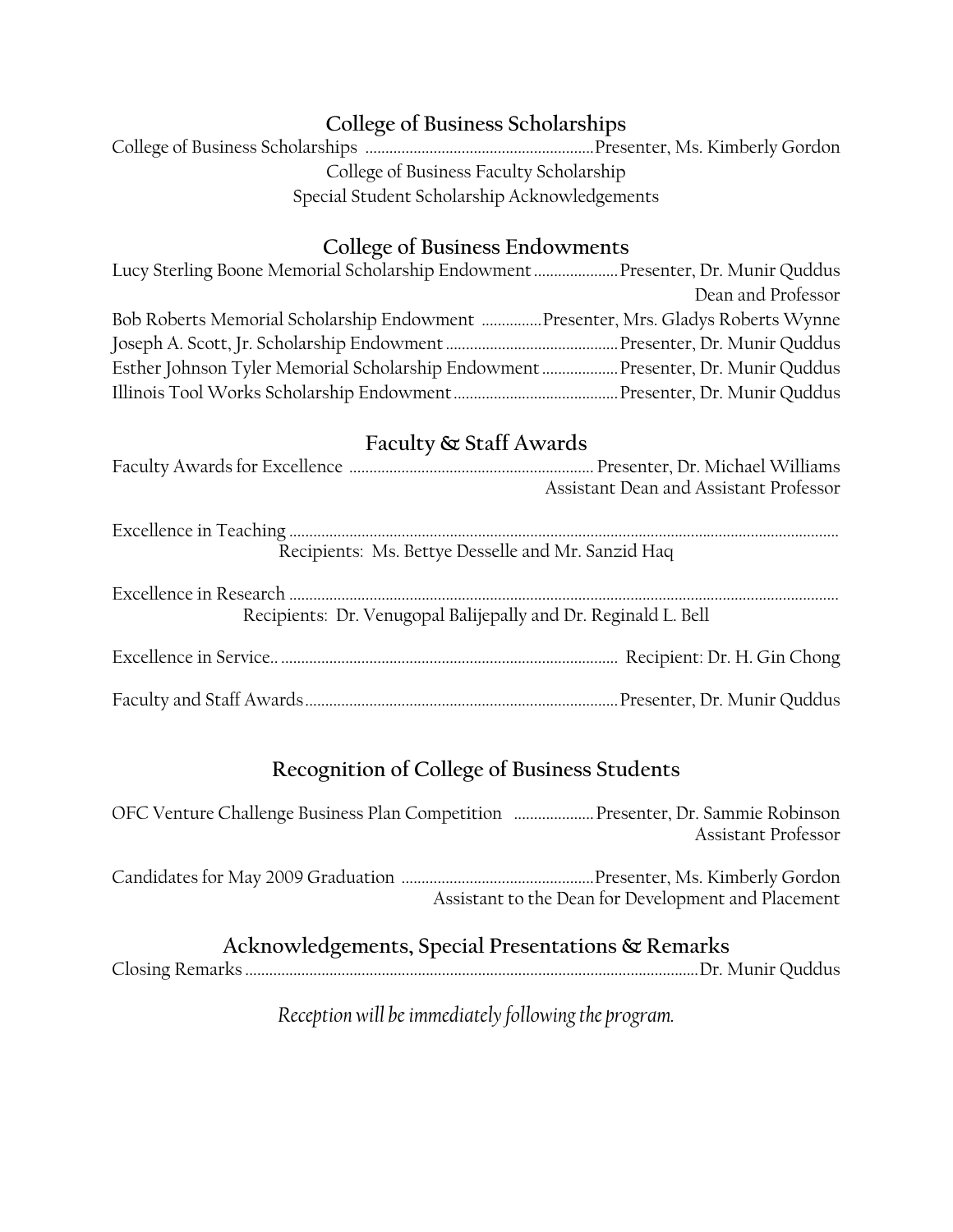

Accenture is a global management consulting, technology services and outsourcing company. Combining unparalleled experience, comprehensive capabilities across all industries and business functions, and extensive research on the world's most successful companies, Accenture collaborates with clients to help them become high-performance businesses and governments. With more than 181,000 people serving clients in over 120 countries, the company generated net revenues of US\$23.39 billion for the fiscal year ended Aug. 31, 2008. Its home page is www.accenture.com.

Nearly 400 students participated in the inaugural Accenture Student Leadership and Development Conference held on the campus of Prairie View A&M University on April 16, 2009. The half-day conference, conceived and coordinated by mostly PVAMU alumni who work at Accenture, was designed to help participants develop the necessary tools and knowledge to become the next generation of leaders as well as enhance their career development.

The Accenture Student Leadership and Development Conference started out as the brain child of several PVAMU alumni and was championed by then Accenture Partner Terrence Gee. Mr. Gee is also a member of the College of Business Dean's Advisory Board. Accenture has nearly 50 Prairie View A&M alumni employees, all of whom support the Accenture Prairie View A&M Campus Team and have made a commitment to support this conference and create an endowment as a way to give back to their alma mater.

Small Business Development Center Partner of the Year

**Children's Choice Child Care** 

Located in Hempstead, Children's Choice Child Care's mission is to provide the community a safe, happy, and nurturing environment for its children. This facility offers care for infants through 12 years of age including both Pre-K and After School Programs; transportation to and from HISD and CCA is available. At Children's Choice, children receive breakfast, hot lunch and snacks in an environment that makes time for learning and lots of fun.

Debbie and Keith Barber have been the owners of Children's Choice Child Care since August 2008. The organization has 14 experienced employees most of whom have been with the center for five or more years. In April 2008, the Barber's requested the assistance of PVAMU Small Business Development Center to acquire capital to purchase Children's Choice Daycare in Hempstead. The SBDC assisted in preparing the loan package which was submitted to a local bank and approved. This influx of capital helped the Barbers retain existing employees and continue to provide daycare services to the community.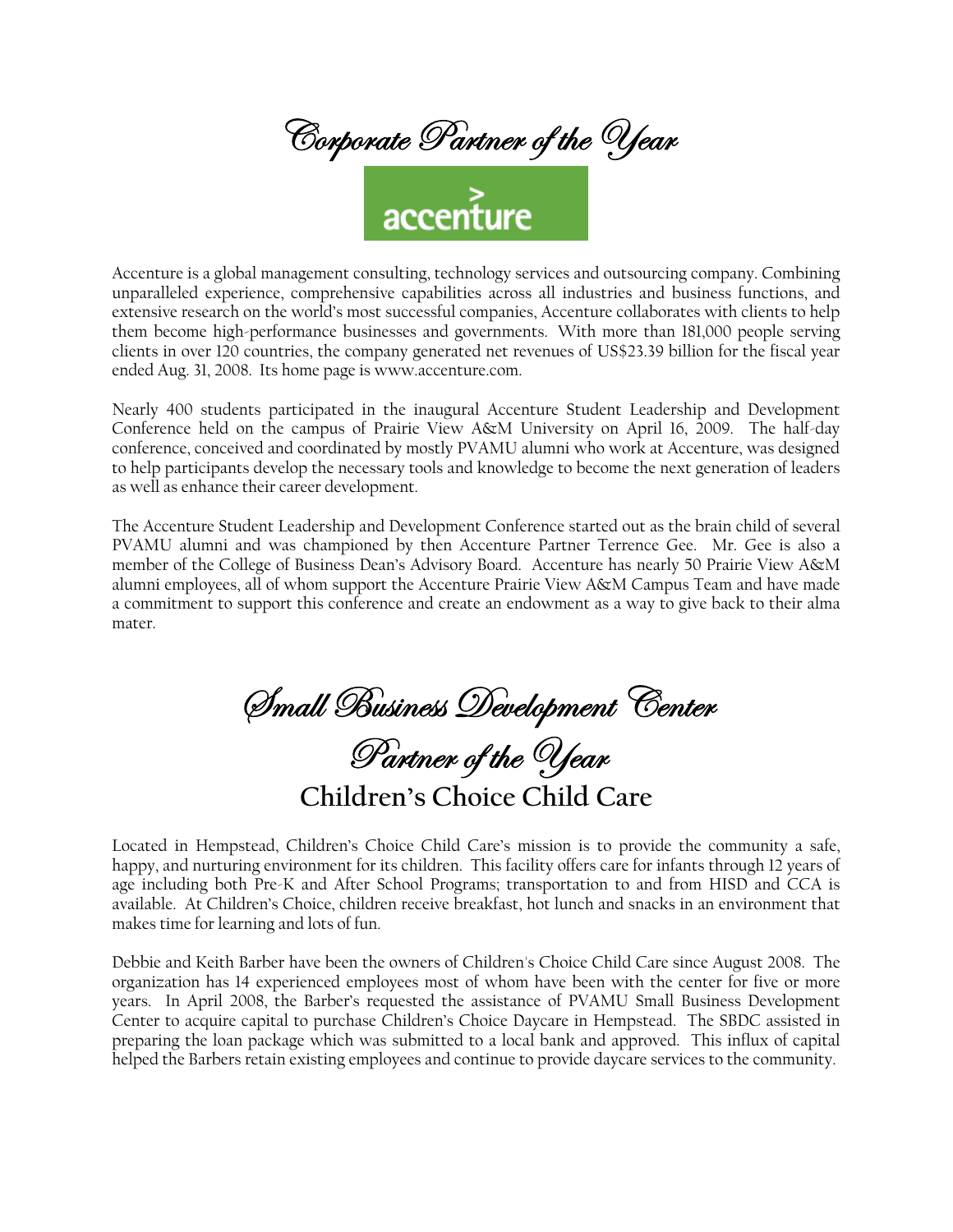Corporate and Organization<br>Student (Scholarship Recipients

#### Boeing

Spring 2009 Heather Carlson Courtney Durham Kendrick LaCour Ryan Harris Joy Williams Cene Little-Ferguson Sheila Williams

#### **CITGO**

Spring 2009 LaTravia Davis Martin Ilboudo Maderia Johnson Ebonye London Camillka Redwood **Ashley Paster** DeBrisa Shannon

> Fall 2009 - Spring 2010 Kyler Taylor Bosha Jagers

Houston Chapter of Financial Executives International Spring 2009 Camillka Redwood

**Houston CPA Society Accounting Awards** Fall 2009 - Spring 2010 Monay Braden Kasey Knight Viktoria Manuel Terri Schmidt

> Lockheed Martin Fall 2009 - Spring 2010 Pamela Michelin

### **Williams Companies**

Fall 2009 - Spring 2010 Ryan Hunt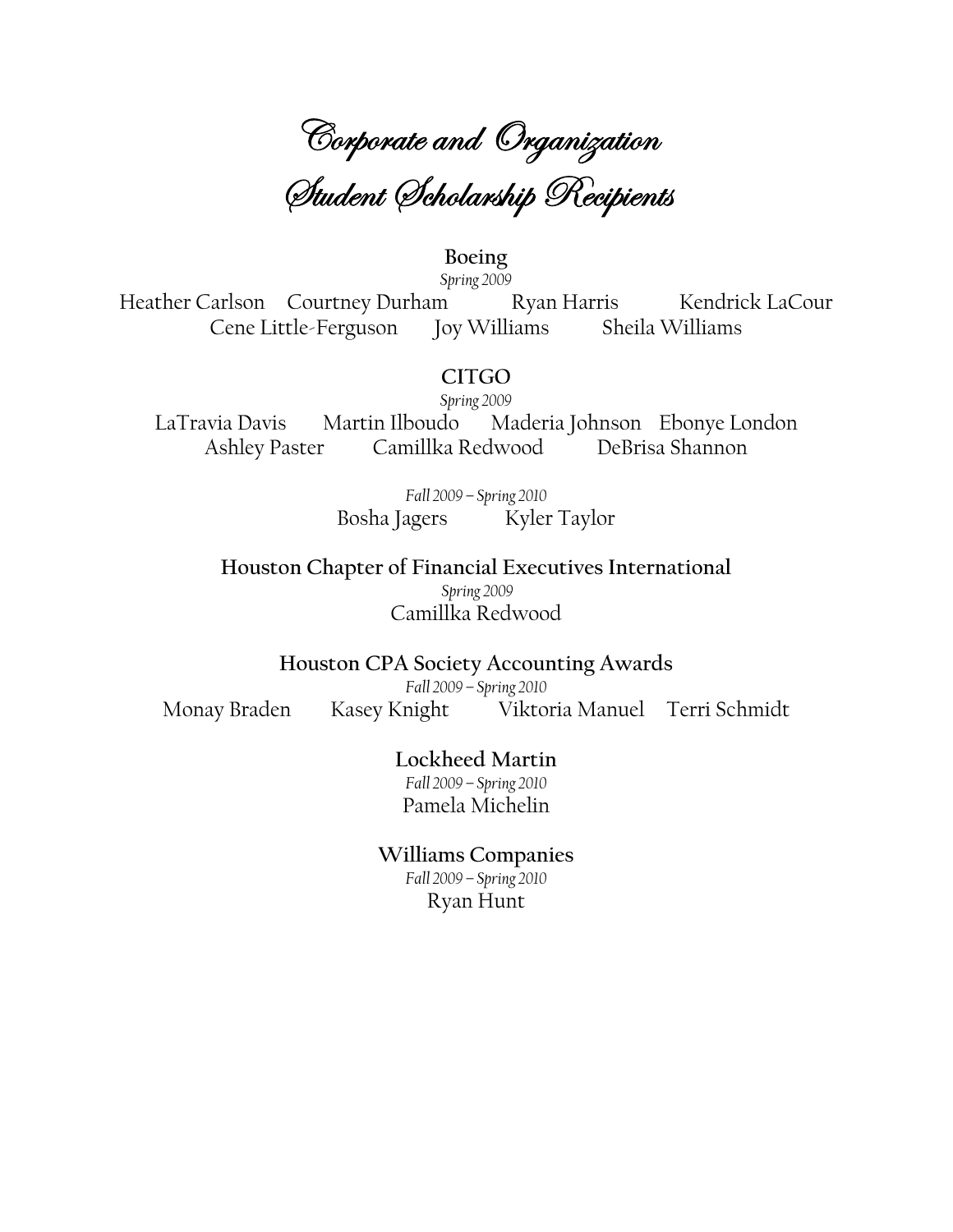College of Business (Scholarship Recipients

**Undergraduate Students Graduate Students**  *Spring 2009 Spring 2009*  Joseph Cuillier Aderele Adebimpe Deonna McGary | Ramiro Bautista Sherrard Owends Blesson Isaac Maria Ramirez Mario Johnson Phillip Robbins | Frank Shields

*Fall 2009 - Spring 2010 Fall 2009 - Spring 2010*  Gregory Brown Yan Cai Adela Cornejo Chau Don Phillip Robbins (Mario Johnson Marnae Lydia Coleman Ibrahim Kromah

Edak Okpo (Candace Gilbert

College of Business (Scholarships & .<br>Dipecial Student Recognition

**Accounting & Information Systems Scholarship Recipient**  *Fall 2009 – Spring 2010*  Keela Hargrave

> **College of Business Faculty Scholarship**  *Fall 2009 – Spring 2010*  Maderia Johnson

> > **Accenture Scholarship**  Camillka Redwood

**Association of IT Professionals Houston Scholarship**  Bosha Jaggers

**Chartered Financial Analyst Society of Houston Scholarship** Heather Carlson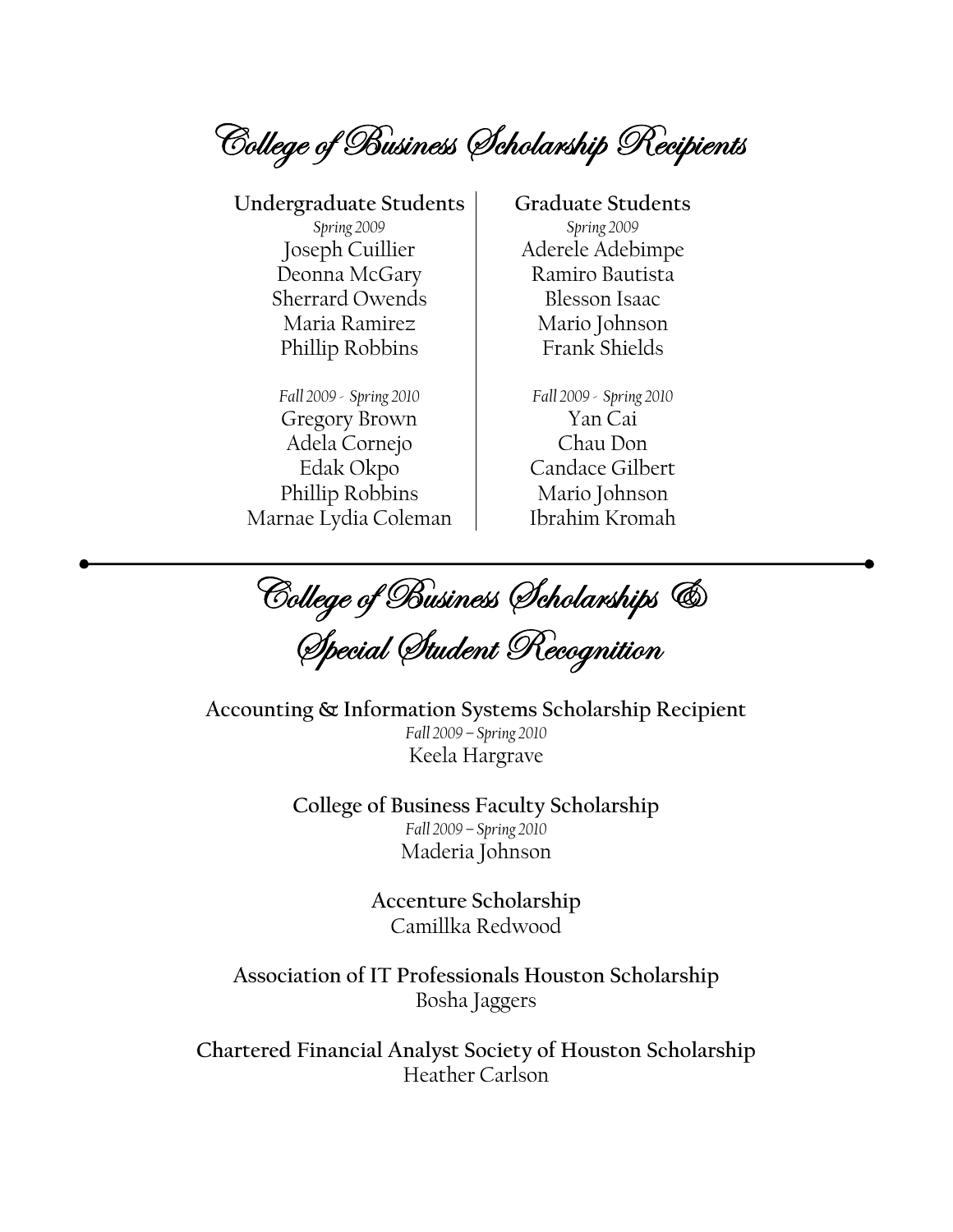Faculty & Staff Hward Recipients

College of Business Excellence in Teaching Award **Sponsored by Lockheed Martin** Bettye Desselle, CPA

College of Business Excellence in Teaching Award Sponsored by Wells Fargo Sanzid Haq

College of Business Excellence in Research Award Venugopal Balijepally, Ph.D. Reginald L. Bell, Ph.D.

College of Business Excellence in Service Award Gin Chong, Ph.D.

> **Faculty Award for Mentorship** Reginald Bell, Ph.D.

Faculty Award for Community Outreach Brian Lee, Ph.D. William Vetter, J.D.

Faculty Award for COB Student Organization Advisor Rahim Quazi, Ph.D. Bettye Desselle, CPA

> Best Faculty Committee Chair Brian Lee, Ph.D.

Staff Member of the Year Henry Rose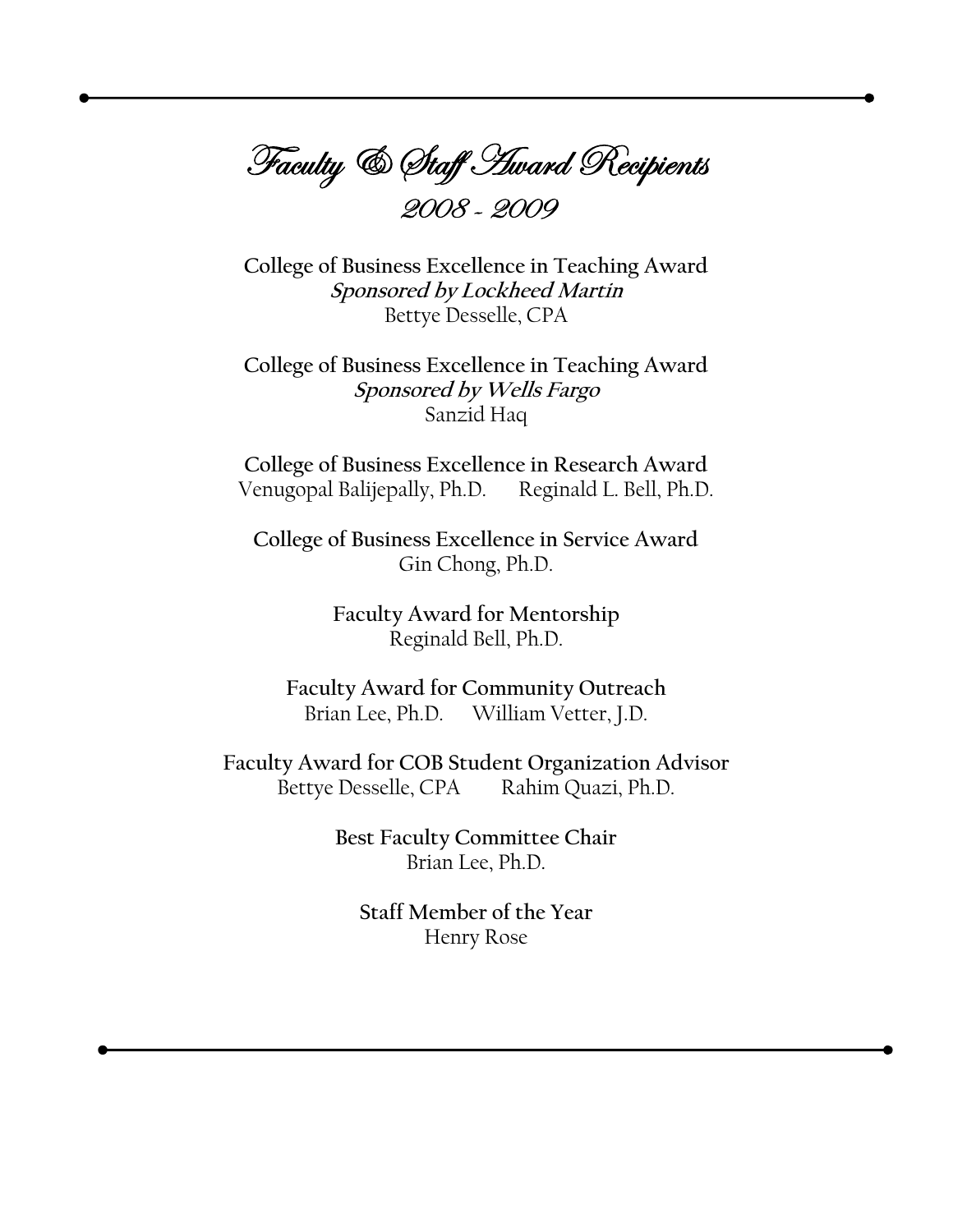College of Business (Scholarship 'Endowment Recipients

Lucy Sterling Boone Memorial Scholarship Fall 2009 - Spring 2010 Dominique Brock

Esther Johnson Tyler Memorial Scholarship Fall 2009 - Spring 2010 Monay Braden

Bob Roberts Memorial Scholarship Fall 2009 - Spring 2010 Malcolm Copeland Loriel Fisher Camillka Redwood Kayla Pegues

> Joseph A. Scott, Jr. Scholarship Fall 2009 - Spring 2010 Ridge Fields-Cooper

Illinois Tool Works Scholarship Fall 2009 - Spring 2010 Kendrick LaCour Vaneisha Perkins DeBrisa Shannon Joy Williams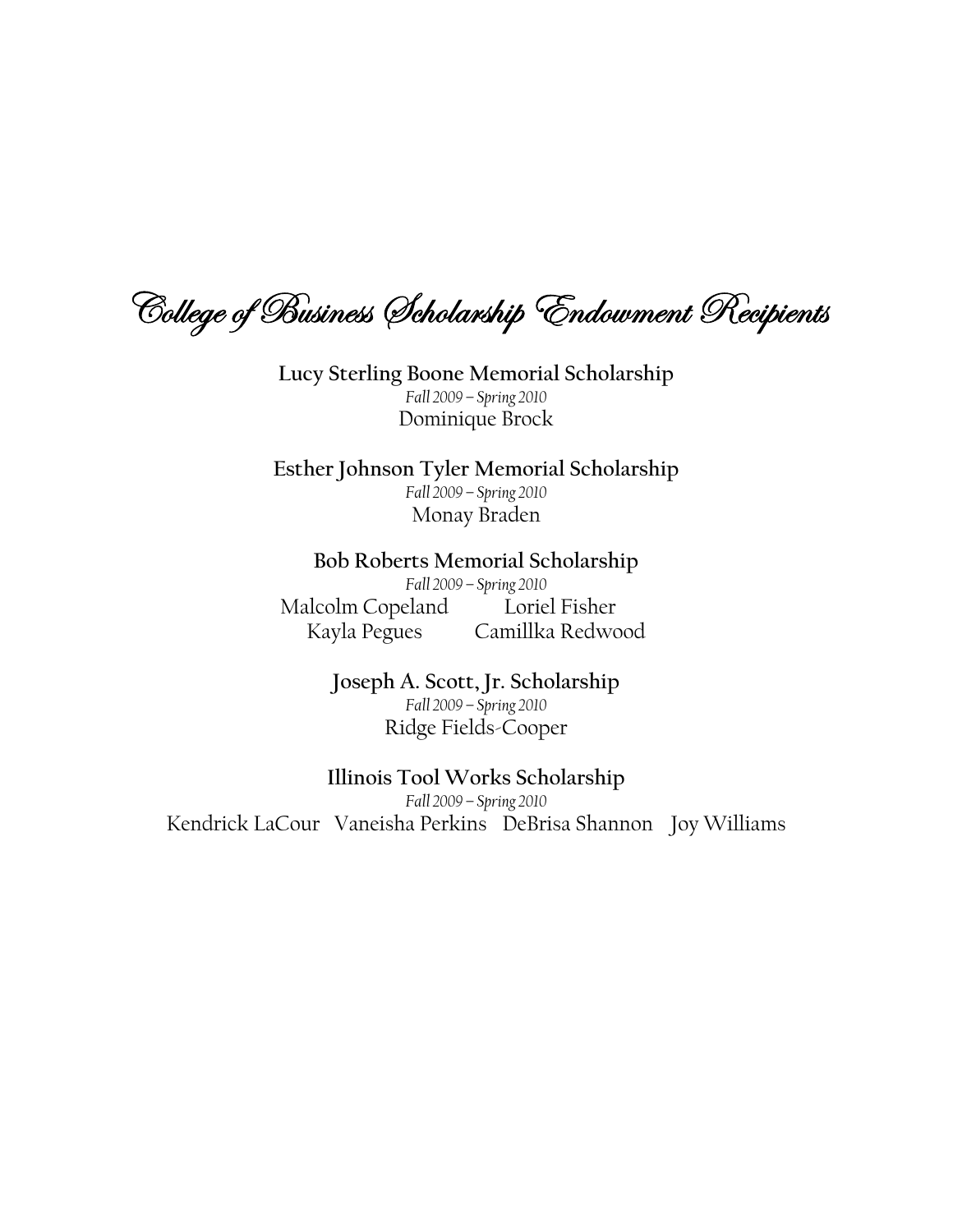College of Business Endowments 2009

The College of Business is pleased to announce the creation of two new endowments. Endowments are gifts that are held in perpetuity and invested in a manner that protects the principal from inflation. The investment income provides a stable funding source for such purposes as scholarships, professorships, lecture series, and centers of research and excellence.

## **The Herman and Juanita House Scholarship Endowment**

Kimberly and Jamie G. House, the son of Herman and Juanita House and PVAMU College of Business Alumnus, created this endowment with the support of matching funds from his company Smith Graham and Associates. These funds will be used to support student scholarships. Mr. House was recognized as one of the COB Distinguished alumni in 2005 and currently is the executive vice president and chief operating officer for Smith Graham and Associates.

## **The Henri L. Bailey, II Scholarship Endowment**

After an illustrious career in the military, Dr. Bailey's career at PVAMU began as head of the Department of Management and Marketing in the College of Business. During his tenure at PVAMU he served as assistant to the vice president for finance and administration, assistant vice president for Information Technology Services, PVAMU Chief Information Officer and associate provost and associate vice president for academic affairs. He returned to the classroom full-time in August 2004 and retired in 2008 after serving as an associate professor of management in the College of Business.

Dr. Bailey has been married to Carolyn Elizabeth Ladd of Pensacola, Florida since August 1969. They have been blessed with two sons: Henri Louis Bailey, IV and Shawn Howard Bailey. Both sons currently reside in Fairfax County, Virginia. Dr. Bailey established the scholarship with the generous support of his family and friends; a list of contributors follows.

> Mr. and Mrs. Paul Adams Mr. and Mrs. BJ and Lytle Allen Mr. and Mrs. Walter and Ella Anderson Dr. and Mrs. Henri and Carolyn Bailey Mr. John Bailey Dr. Venugopal Balijepally Mr. and Mrs. Wayne Ballentine Mr. Al Barnes Mr.and Mrs. Shannon and Steve Beatty Mr. Robert Berry Mrs. Barbara Betz Mr. and Mrs. James T. and Mattye Boddie Mr. and Mrs. Robert and Irma Bogan Mr. Tom and Katherine Bollman Dr. and Mrs. Harold and Pauline Bonner Dr. Michelle Bragg Mr. and Mrs. Winfred and Debra Britton Dr. and Mrs. Milton and Sonia Bryant Mr. Robert Buchannan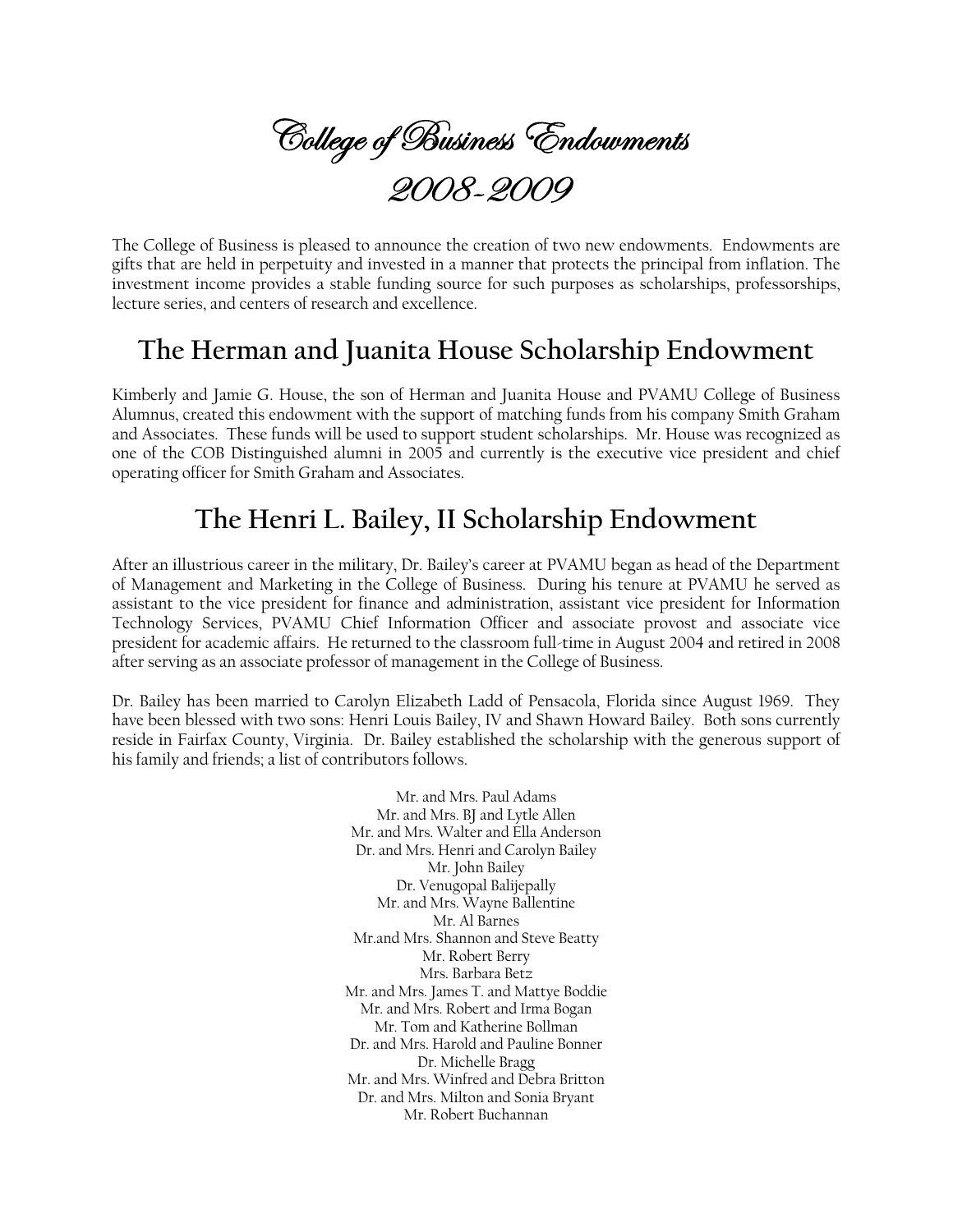Mr. and Mrs. Robert and Sandy Buchannan Mr. and Mrs. Oris and Stephanie Buckner Mr. and Mrs. Tom and Pam Calhoun Ms. Shirley Carey Dr. Wenshin Chen Dr. H. Gin Chong Mrs. Marcy Bradley Corbo Mr. and Mrs. Michael and Lillian Davenport Mr. and Mrs. Cesar and Sharon De Vargas Dr. Sukumar Debnath Ms. Bettye Deselle Mr. and Mrs. Robby and Cindy DeWitt Mr. and Mrs. Carlos and Pearl Dixie Mr. and Mrs. Jewell Dunlap and Von W. Dunlap Dr. John Dyck Ms. Diane El Guermai Mr. and Mrs. Bill and Shirley Elliot Dr. Frederick Feucht Mr. and Mrs. Charlie Fogarty Mr. and Mrs. Warner and Debbie Folsom Mr. Mark Granquist Ms. Edwina Garcia Ms. Kimberly Gordon Mr. and Mrs. Joseph and Marilyn Green Mr. and Mrs. Brad and Maria Griepp Dr. and Mrs. Leroy and Shirley Gross Mr. and Mrs. Tom and Penny Guyton Mr. David Hall Dr. Francis Handforth Ms. Janette Hanna Mr. Sanzid Haq Mrs. Theresa Harris Mr. and Mrs. Rayford and Earnestine Harvey Malvern and Marian Hasa Mr. and Mrs. Kenneth and Patricia Heussner Mr. Castel Hibbert Dr. C. Jeanne Hill Hill Mr. Dennis Hoerr Mrs. Pat Hooker Mr. and Mrs. Garland and Joan Horak Dr. Henry Huang Mr. and Mrs. Ty and Becky Hunter Mrs. April Irvin Mr. and Mrs. Leonard and Gloria Jackson Mr. and Mrs. Fred and Patsy Jenkins Mr. and Mrs. Stanley and Stephanie Jones Dr. Kishwar Joonas Mr. Daniel Kennebrew Ms. Yolanda Kesee Dr. M. Moosa Khan Mr. and Mrs. Dan and Cecil King Mr. and Mrs. Hart and Joyce King Mr. and Mrs. Ed and Sue Lancaster Dr. and Mr. Sonja and Gary Langley Mr. and Mrs. Brian and Jungsun Lee Mr. and Mrs. Charles and Margaret Lester Mr. and Mrs. Craig and Patty Lewis

Ms. Shirley Lipton Ms. Tomiko Long Mr. and Mrs. Larry and Sylvia Madeo Mr. and Mrs. John and Patty Malott Dr. Angela McCorvey Ms. Cindy McGlamery Mr. and Mrs. Irv and Eleanor McHattie Mr. and Mrs. John and Sandy Measmer Mr. and Mrs. Garner and Judi Mihata Mr. Louis and Michelle Miori Mr. and Mrs. Charles and Mary Jane Moore Mr. and Mrs. John and Jannie Moore Ms. Julia Moorer Mr. and Mrs. W. Henry and Devon Mora Mr. and Mrs. Duane and Tammy Naron Mr. and Mrs. Harry and Liz Nystrom Dr. Emmanuel Opara Mr. and Mrs. Jeff and Mona Parish Mr. and Mrs. Clifford and Stacy Pittman Mr. and Mrs. John and Ann Prince Dr. Rahim Quazi Dr. and Mrs. Munir and Tasmina Quddus Mr. and Mrs. Elias and Carole Qumsieh Mr. Shahedur Rahman Ms. Mary Jane Ramsey Mr. and Mrs. Charles and Valerie Rankins Mr. and Mrs. Horace and Beverly Ray Ms. Pat Reynolds Mr. and Mrs. Tom and Sarah Riley Dr. Scott Riling Dr. Sammie Robinson Mr. and Mrs. Mike and Elaine Rollins Mr. and Mrs. Ron and Cheryl Rosner Mrs. Joyce Rozier Mr. and Mrs. Benny and Doris Sanders Mr. and Mrs. Dan and Ramona Scarlett Mr. and Mrs. John and Lois Soles Dr. Mostafa Soliman Mr. and Mrs. Donald and Bea Sowell Mr. and Mrs. George and Julia Squibb Mr. and Mrs. Stan and Gail Stanart Dr. Peter Sutanto Dr. Sudhir Tandon Mr. and Mrs. Charles and Anita Taylor Mrs. Mary Tempton Ms. Carol Terry Mr. and Mrs. Albert and Josephine Tervalon Dr. E. Joahanne Thomas-Smith and Rev. Sam Smith Ms. Ada Till Ms. Barbara Torrans (Hansen) Dr.and Mrs. Willie Trotty Mr. and Mrs. Billy and Ann Upchurch Dr. Manoj Vanajakumari Mr. John and Fairy Wagner Dr. Michael Williams Mr. Douglas and Donna Wood Mr. and Mrs. Wayne and Kim Wooden